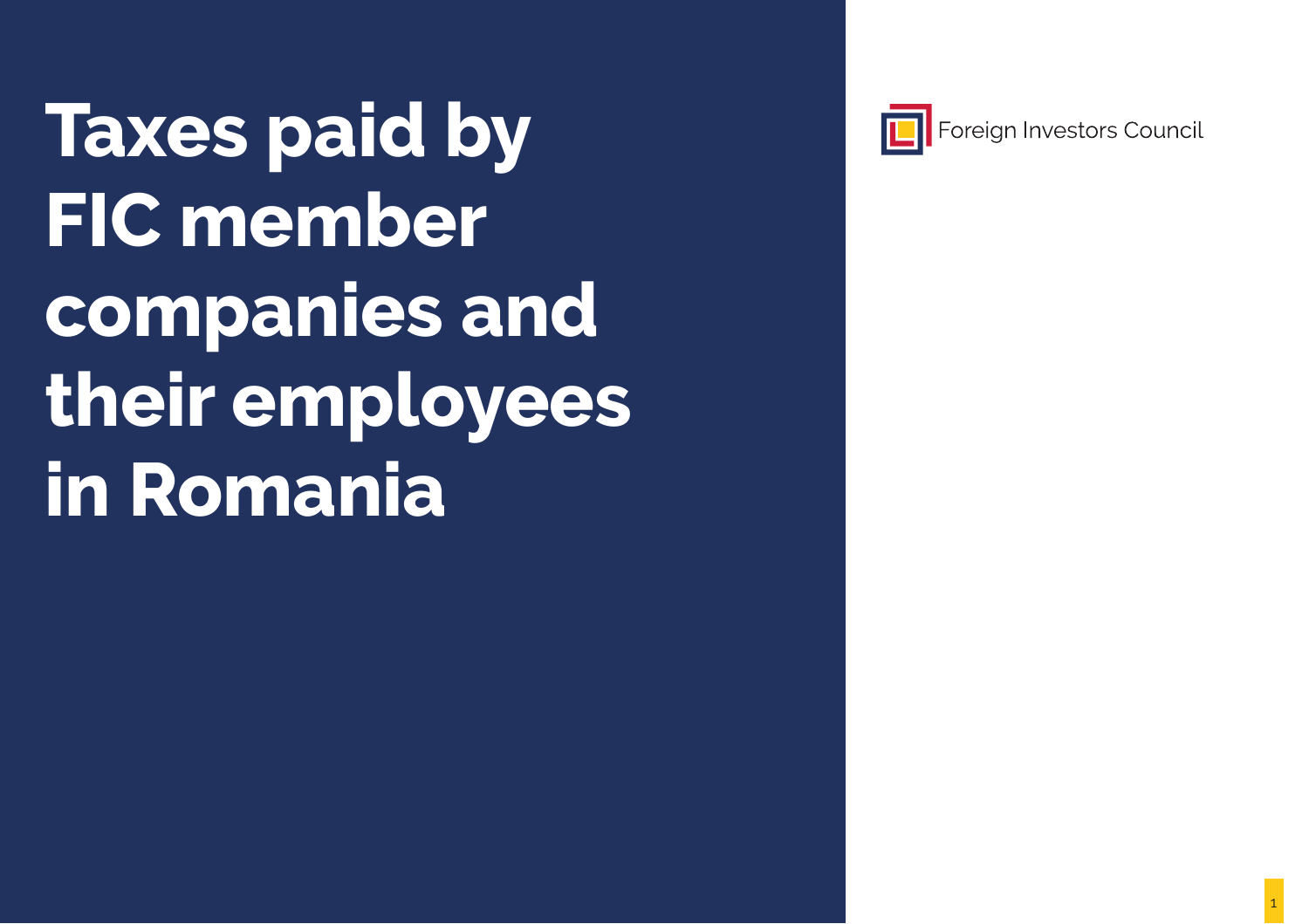### **Foreword:**

Over the past two years, economies around the world have faced various challenges posed by the COVID-19 pandemic. The post-pandemic recovery has been hampered by rising energy prices and the context of the conflict in Ukraine. Recent communications by both international and national institutions have revised downwards economic growth predictions for the current year, estimating a small economic advance somewhere around 2-2.8% for 2022.

During this period, it is important to continue with existing investment projects, both in the public and private sectors, and for the authorities to support the economy by helping to provide a climate of stability, transparency and predictability. Greater efforts should be made to absorb the billions of euros available via the PNRR<sup>1</sup>, so that investments in key pillars such as: energy, institutional capacity, human capital and digitalization may be accelerated.

The PNRR also involves a detailed analysis of Romanian tax legislation, especially in relation to profit tax, the social contributions due for incomes obtained by individuals, as well as other key areas.

FIC members welcome the opportunity for a general revision of the fiscal framework and would like to highlight the importance of tax legislation remaining attractive, so that Romania will stay competitive with neighboring countries and continue to attract more foreign investment. It is very important that the tax system should remain predictable and competitive, and that any changes to the tax system should occur in a transparent manner and only through dialogue with the business environment.

# **About the study:**

The Foreign Investors Council (FIC) is one of the most important business organizations in Romania, which brings together about 120 of the largest foreign investors. FIC members employ about 180,000 people and have a cumulative turnover of one-fifth of Romania's GDP<sup>2</sup>. We should point out that FIC documents on which this study is based do not reflect the position of all companies with foreign capital in Romania but only FIC member companies.

This document is the result of a joint effort made by a representative sample of FIC member companies. The analysis was carried out by collecting data from 44 groups of companies (approximately 78 entities) registered with the Romanian Trade Register and provides transparent details on the level of taxes and duties they transfer to the state budget. A similar analysis was published by the FIC in 2019, providing an overview of the contribution of foreign companies to GDP and wealth creation in Romania.

The purpose of the study is to show the direct contribution that a sample of companies with foreign capital makes to the economic growth registered in Romania through taxes, investments, salaries paid and indirectly through the supply chain.

For ease of reference, in our analysis, we will generically name these companies as "FIC companies", and their employees will be "FIC employees". FIC data refer to 2019, in view of the unfavourable evolution of budget revenues in the period March - December 2020, generated by the support measures during the COVID-19 crisis. The figures for 2019 were also used as a benchmark for the process of economic recovery.

#### Important Copyright Notice

Copyright © 2022. The Foreign Investors Council (FIC), 11 Ion Câmpineanu St., 010031 Bucharest, Romania. All Rights Reserved.

This analysis is the result of the valuable and voluntary contribution of time, resources, and efforts by the FIC's members, officers, Board, task forces, and staff in collaboration with the Consilium Policy Advisors Group (CPAG).

The FIC distributes this analysis free-of-charge as part of its commitment to the community. Limited printed copies are available at the FIC's headquarters. The press, broadcast media, NGOs, and other parties with a similar commitment to the community are granted permission to reproduce and publish excerpts from this analysis in any medium and without fee or royalty and without a formal written request, provided that such excerpts are not made or distributed for commercial purposes and that the FIC is attributed as the source in all cases without exception. In order to quarantee the accuracy of the quotation and republication process, this analysis is available in electronic format in both Romanian and English on the FIC's website at www.fic.ro. No one may publish, transmit, transfer or sell, reproduce, create derivative works from, distribute, or in any way exploit any of the contents of this document, in whole or in part, except as expressly permitted above. Although the FIC has made a concerted effort to ensure that this report is timely and accurate, the FIC assumes no liability or responsibility whatsoever for errors or omissions in this analysis.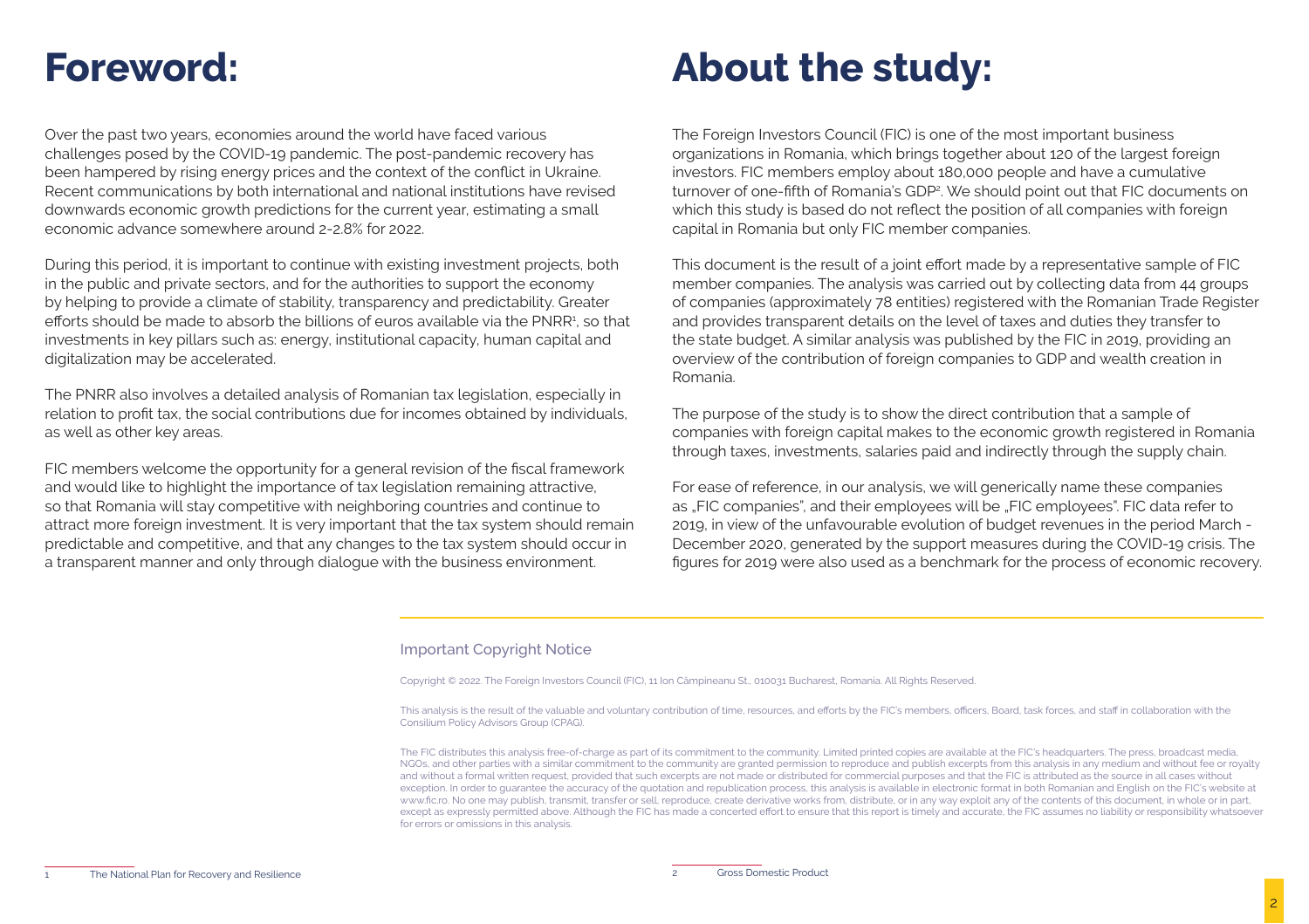### **Summary**

**The analyzed companies are large companies with foreign capital / corporations (23 of them are among the top 100 largest companies in Romania in terms of turnover, and 6 of them are part of the top 15 banks in terms of value of assets).**

**In 2019, a FIC employee earned, on average, a net wage of RON 5,810 per month, over 70% higher than the average net wage** 

**in Romania of RON 3,340.**

**The companies have been registered and paid taxes in Romania for more than 25 years. Their investments began, on average, in the late 1990s, which highlights the long-term commitment of these companies to Romania. In 2019, the investments of FIC companies were over 17 billion lei, which represents 57% of the value of the capital expenditure carried out under the consolidated state budget.**

**The analyzed companies pay both the salaries and the taxes and contributions of their employees on time, and all their employees receive their salaries and bonuses through bank accounts. Thus, FIC companies contribute to the reduction of the "grey economy" in Romania.**

**In 2019, the amount of contributions and taxes paid monthly from the total salary of a FIC employee (an employee of one of the 44 companies analysed) exceeded the average net national salary.**

**The 44 FIC member entities transferred to the Romanian budget VAT and excise duties with a value of approximately RON 30 billion, representing 30% of the total VAT and excise duties collected by the state (RON 97 billion).**

**The analysed companies made payments of over RON 11.3 billion to the Romanian budget, more than half representing social contributions and profit tax in 2019.**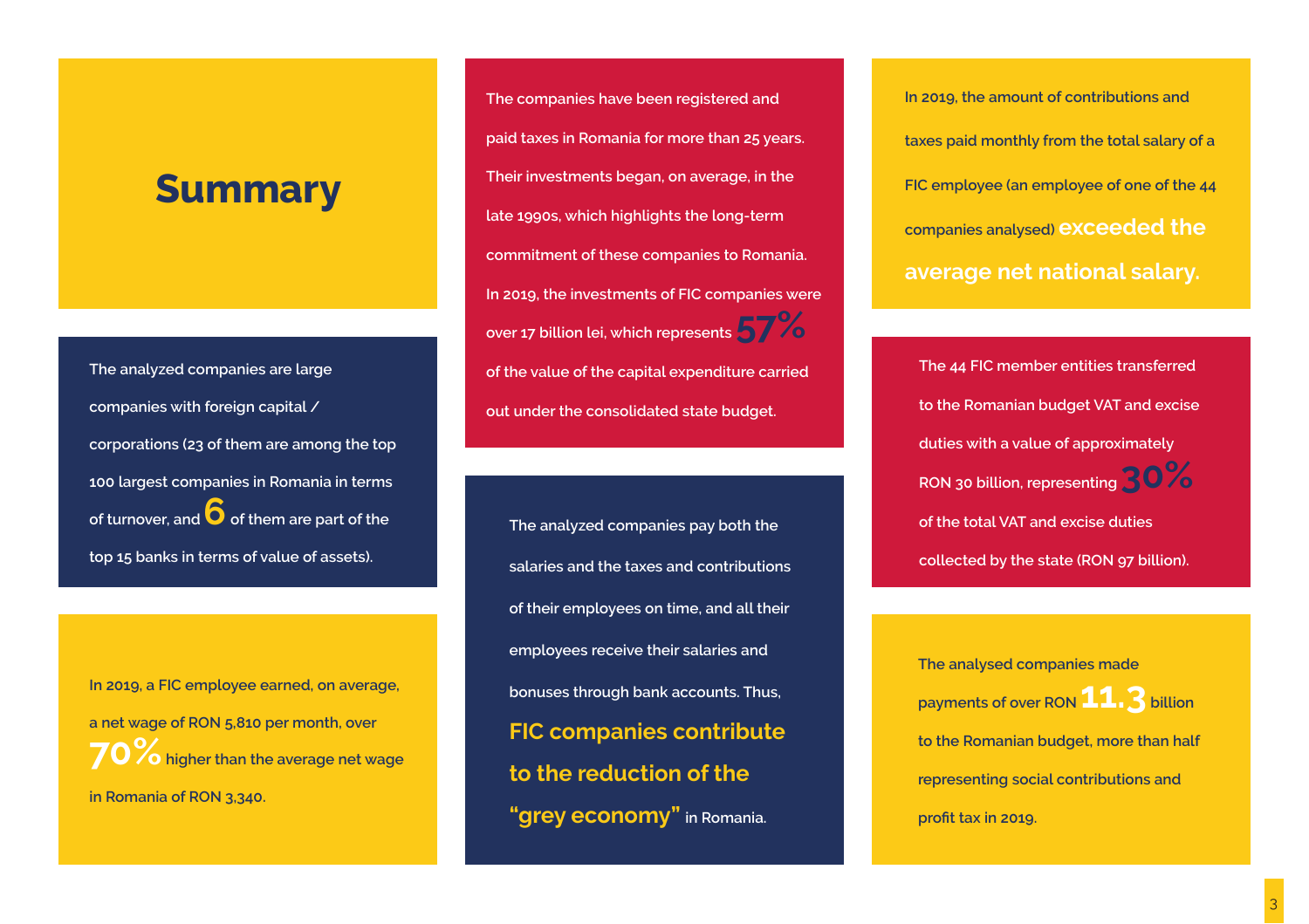### **The analyzed companies**

| 1. Atos                          | 12. Engie                      | 23. Mega Image                  | 34. Raiffeisen              |
|----------------------------------|--------------------------------|---------------------------------|-----------------------------|
| 2. Banca Comerciala Romana       | 13. Ericsson Telecommunication | 24. MOL                         | 35. Saint-Gobain            |
| 3. Bergenbier                    | 14. Ernst & Young              | 25. Nepi Romanian entities      | 36. Selgros Cash&Carry      |
| 4. BRD - Groupe Societe Generale | 15. Farmvet                    | 26. NN Asigurari                | 37. Sensiblu                |
| 5. Bristol-Myers Squibb          | 16. Heineken                   | 27. OMV Group                   | 38. Sodexo Pass             |
| 6. British American Tobacco      | 17. ICME ECAB SA               | 28. Orange                      | 39. Tenaris Silcotub        |
| 7. Can Pack                      | 18. ING Bank                   | 29. OTP Bank                    | 40. TotalEnergies Marketing |
| 8. Coca-Cola                     | 19. JT International           | 30. Pepsi Co                    | 41. Unicredit Bank          |
| 9. Constanta South Container     | 20. KPMG                       | 31. Provident Financial         | 42. Ursus Breweries         |
| 10. Deloitte                     | 21. Liberty Galati             | 32. Philip Morris International | 43. Vienna Energy           |
| 11. E.ON                         | 22. Mazars                     | 33. PwC                         | 44. Vodafone                |
|                                  |                                |                                 |                             |



The analysed companies operate in sectors such as: energy, industry, financial services, telecommunications, IT, tobacco and alcohol production, trade, consulting and others.



They have significantly contributed to the modernisation of the Romanian economy, to its integration into the European economy and to international export and production chains.



They have brought technology and know-how to the internal market, thus contributing to increased productivity as well as corporate governance through which they have promoted the importance of fairness, transparency and accountability in companies.



They have contributed directly to the economic growth registered by Romania through the investments they have made, through the salaries paid to their employees and indirectly through the chain of suppliers.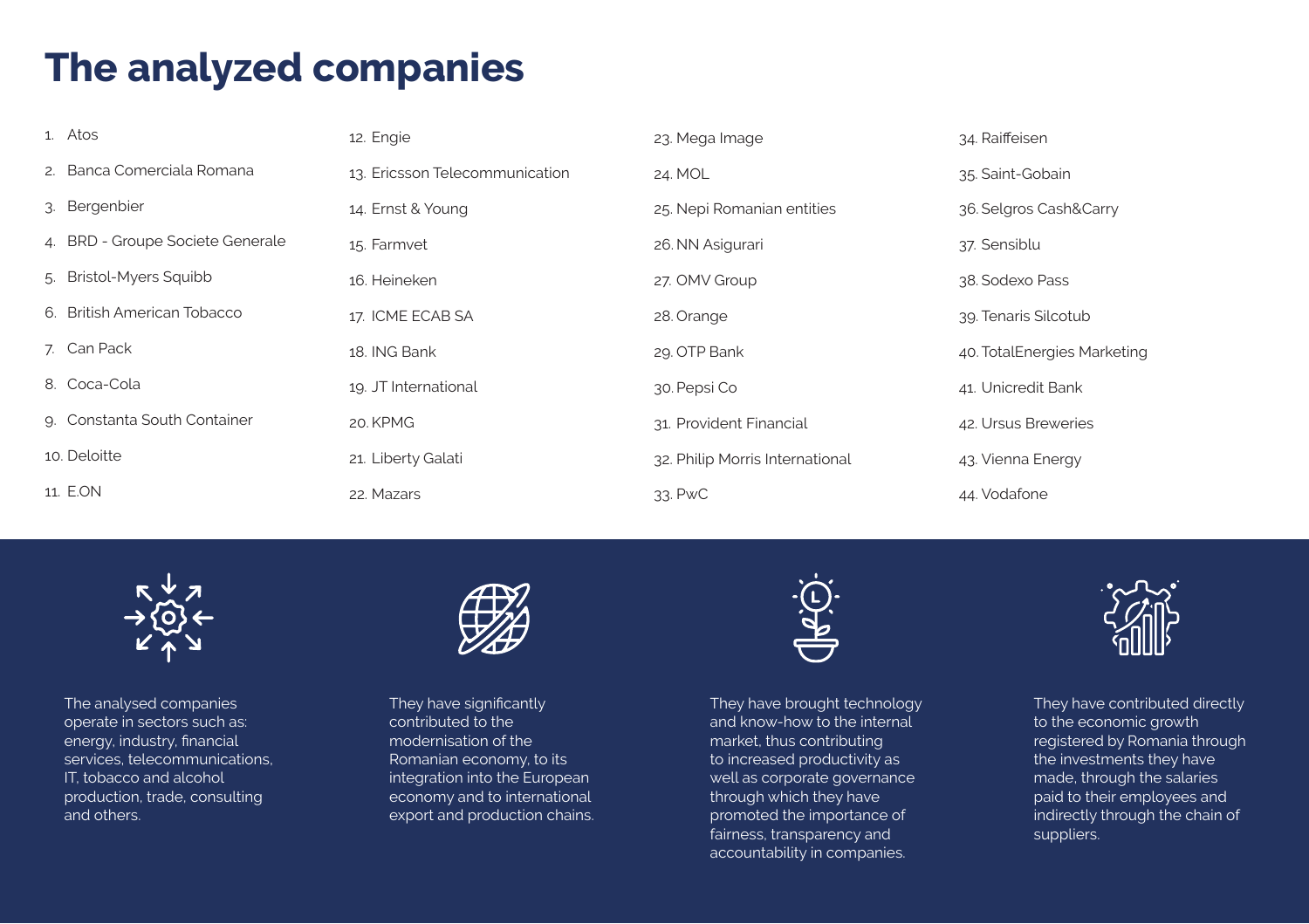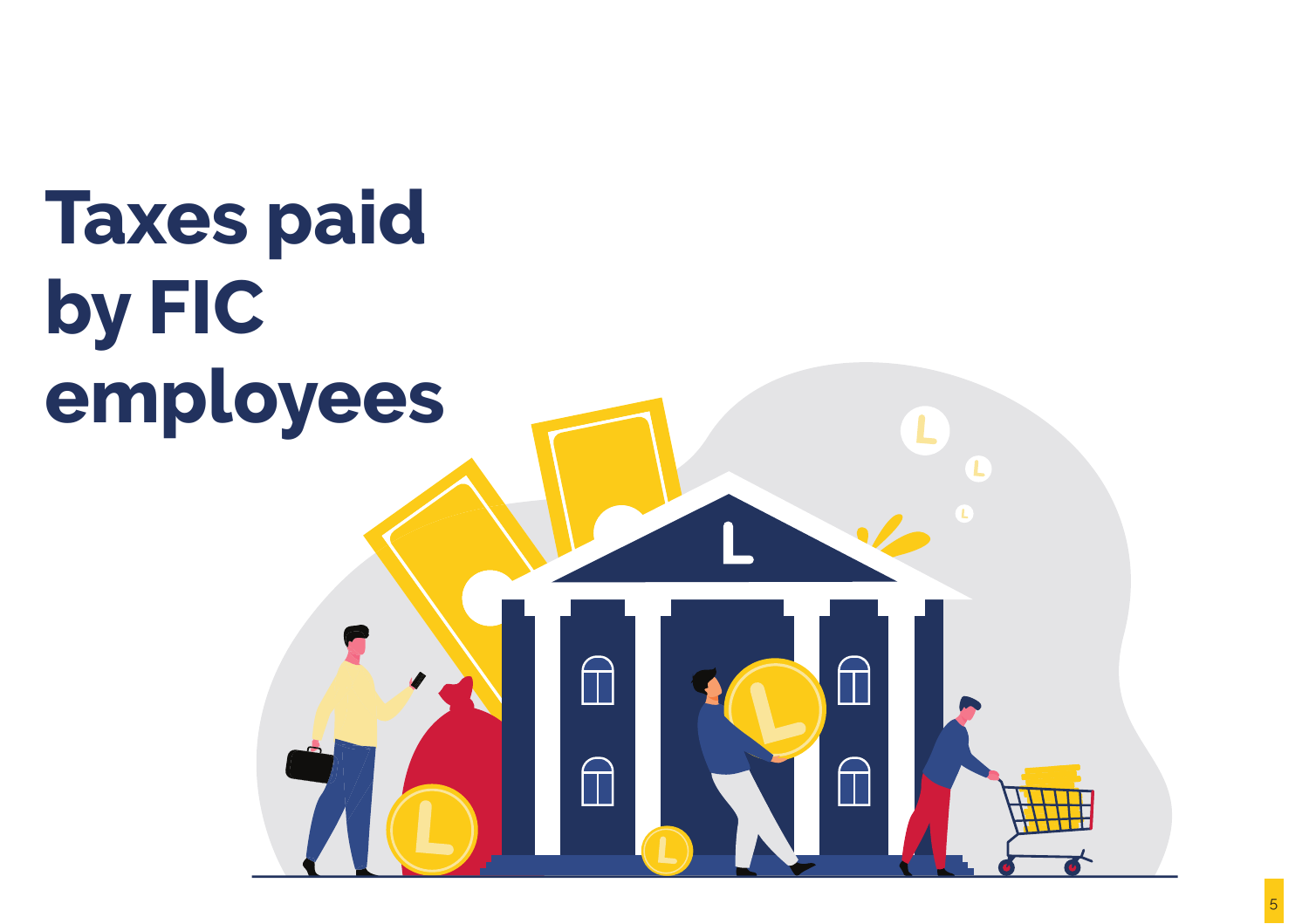**In 2019, a FIC employee – working for one of the 44 companies analyzed – earned, on average, a net wage of RON 5,810 per month, over 70% higher than the average net wage in Romania of RON 3,340.**

In 2019, in order to pay an average net monthly wage in Romania of RON 3,340, the employer had a total cost of RON 5,838; In the case of a FIC company, the total cost of an average net wage of RON 5,810 was RON 10,155. These amounts included both taxes and contributions paid by the employee and those paid by the employer in addition to the employee's gross salary<sup>3</sup>. .





Source: Calculations based on FIC and National Institute for Statistics (INS) data

<sup>3</sup> Starting with 2018, the Government decided by Emergency Ordinance 79/2017 that all contributions to be borne by the employee.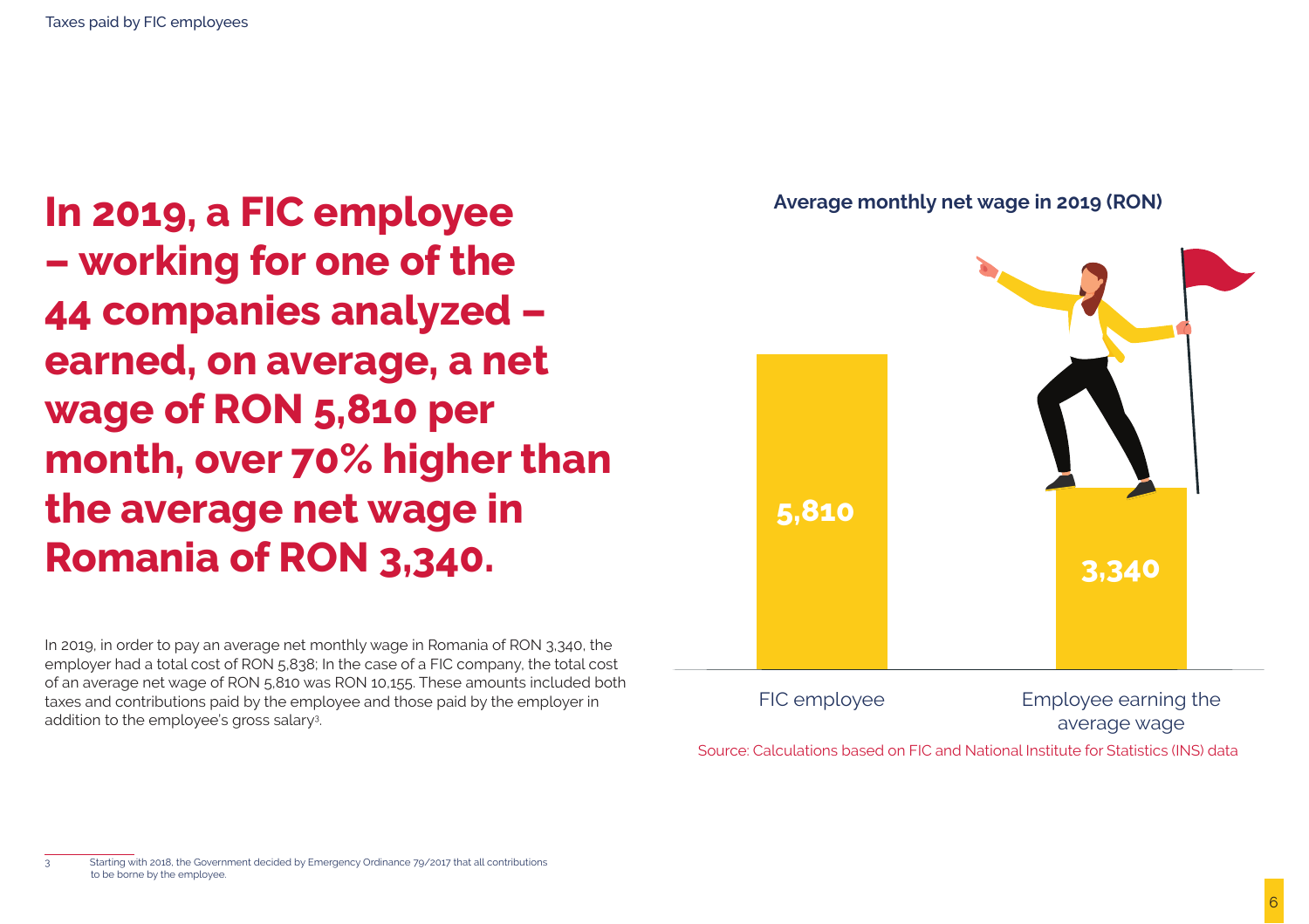# **A FIC employee supports 1.9 pensioners who receive the average pension in Romania.**

*The monthly pension contribution of each FIC employee is almost double the amount of RON 1,292, the equivalent of the average pension in Romania in 2019.*

The FIC companies paid over 259 million RON in contributions each month for pensions, for their 105,000 employees. The amount can be translated into the payment of average pensions for more than 200,000 pensioners in Romania.

For example, if all pensioners in Prahova or Cluj County (according to INS both counties have below 200,000 retirees: 196,369 and 171,922 respectively) were to receive the average pension in Romania, we could say that all pensions in the county are paid from pension contributions from the employees of the 44 FIC companies.

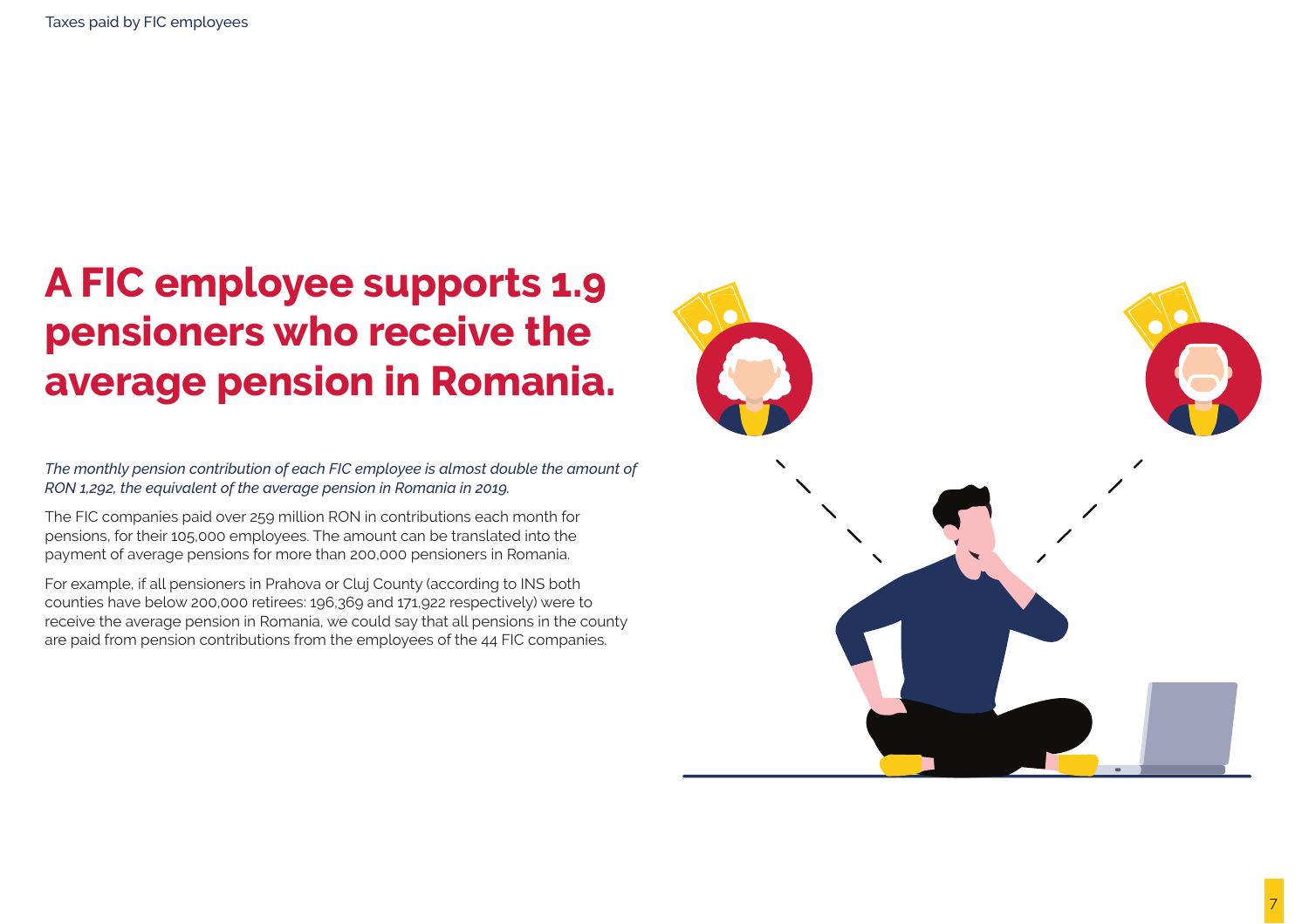## **In order to pay a net wage of 5,810 RON to a FIC employee, the company transfers approximately 4,345 RON to the state.**

For a FIC employee earning a net salary of RON 5,810 per month in 2019, the employer transferred 4,345 RON to the state, consisting of all necessary taxes and contributions. This amount is more than the average net national salary in January 20224 .

The state collects the 4,345 RON from each FIC employee to pay for public goods and services, which it makes available to all citizens. On average, each FIC employee contributes RON 51,600 each year to the state budget, without taking into account the excise duties and VAT he or she pays when shopping, or local taxes.

#### **The total contributions paid for pensions, social health insurance, employment insurance, income tax and average monthly net salary, 2019 (RON).**

| The total contribution for<br>work insurance (CAM)       | $\blacksquare$ The total contributions<br>for pensions (CAS) |  |
|----------------------------------------------------------|--------------------------------------------------------------|--|
| ■ The total contributions for<br>health insurance (CASS) | Personal<br>$\blacksquare$ The net<br>income tax<br>wage     |  |
| 223                                                      |                                                              |  |
| 2,483                                                    |                                                              |  |
| 993                                                      | <b>FIC employee</b>                                          |  |
| 646                                                      |                                                              |  |
| 5,810                                                    |                                                              |  |
|                                                          |                                                              |  |
| 128                                                      |                                                              |  |
| 1,427                                                    |                                                              |  |
| 571                                                      | <b>Employee earning</b><br>the average wage                  |  |
| 371                                                      |                                                              |  |
| 3,340                                                    |                                                              |  |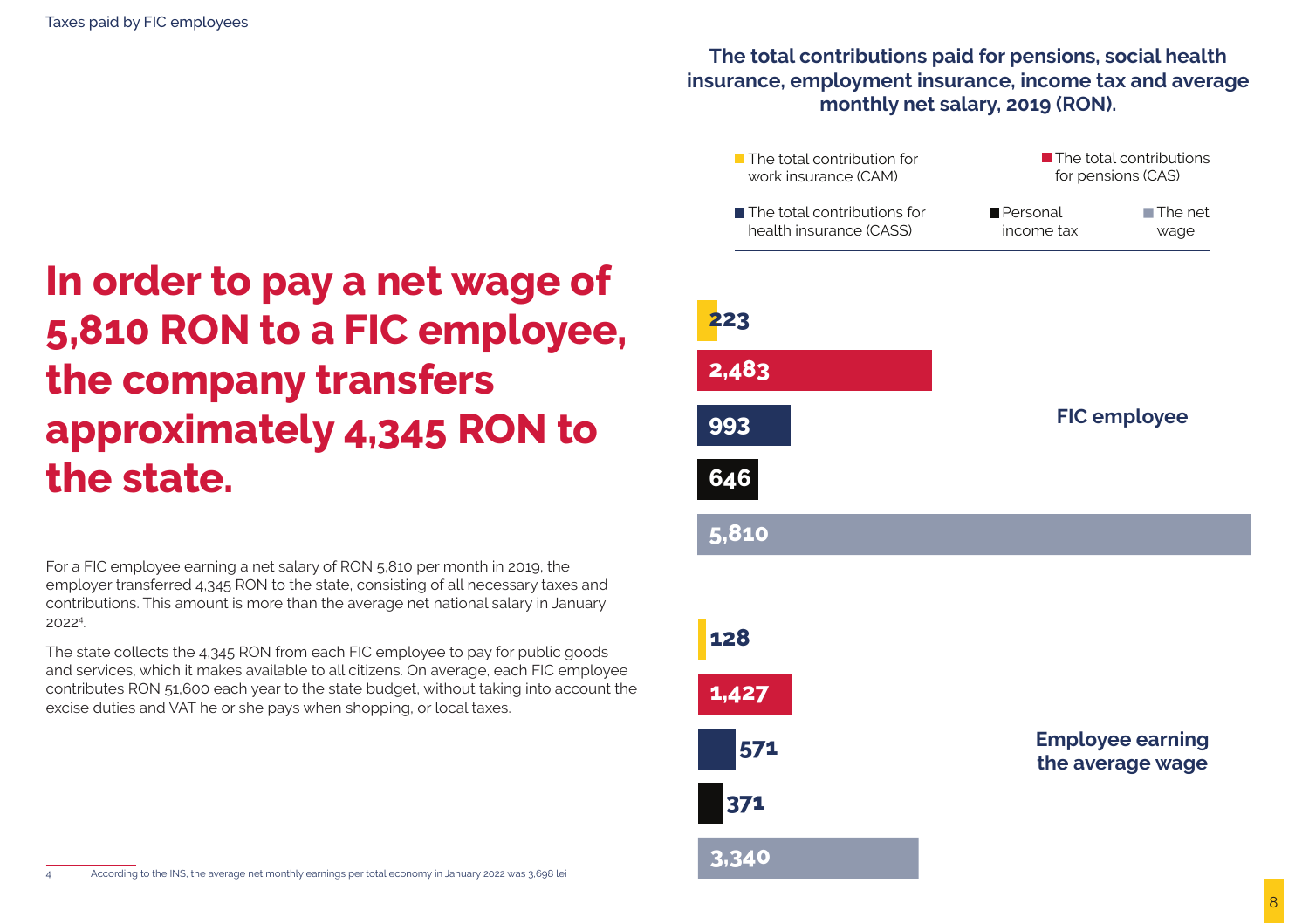**The amount of contributions and taxes paid monthly from the total salary of a FIC employee (an employee of one of the 44 analysed companies) exceeds the average net salary in Romania.**

It is clear from the data analysed so far that in FIC companies the average salary is far above the national average. Furthermore:

- The FIC companies pay both salaries and employee contributions on time.
- All employees receive their salaries and bonuses in bank accounts. Thus, FIC companies contribute to the reduction of the "underground economy" in Romania.
- Corporate employees are "bankable" customers, both in terms of the level of their net earnings and in terms of the security provided by the financial situation of the company for which they work.
- The objective of public policies must be to attract as much investment as possible in value-added industries, where wages are commensurate.



Source: Calculations based on FIC and National Institute for Statistics (INS) data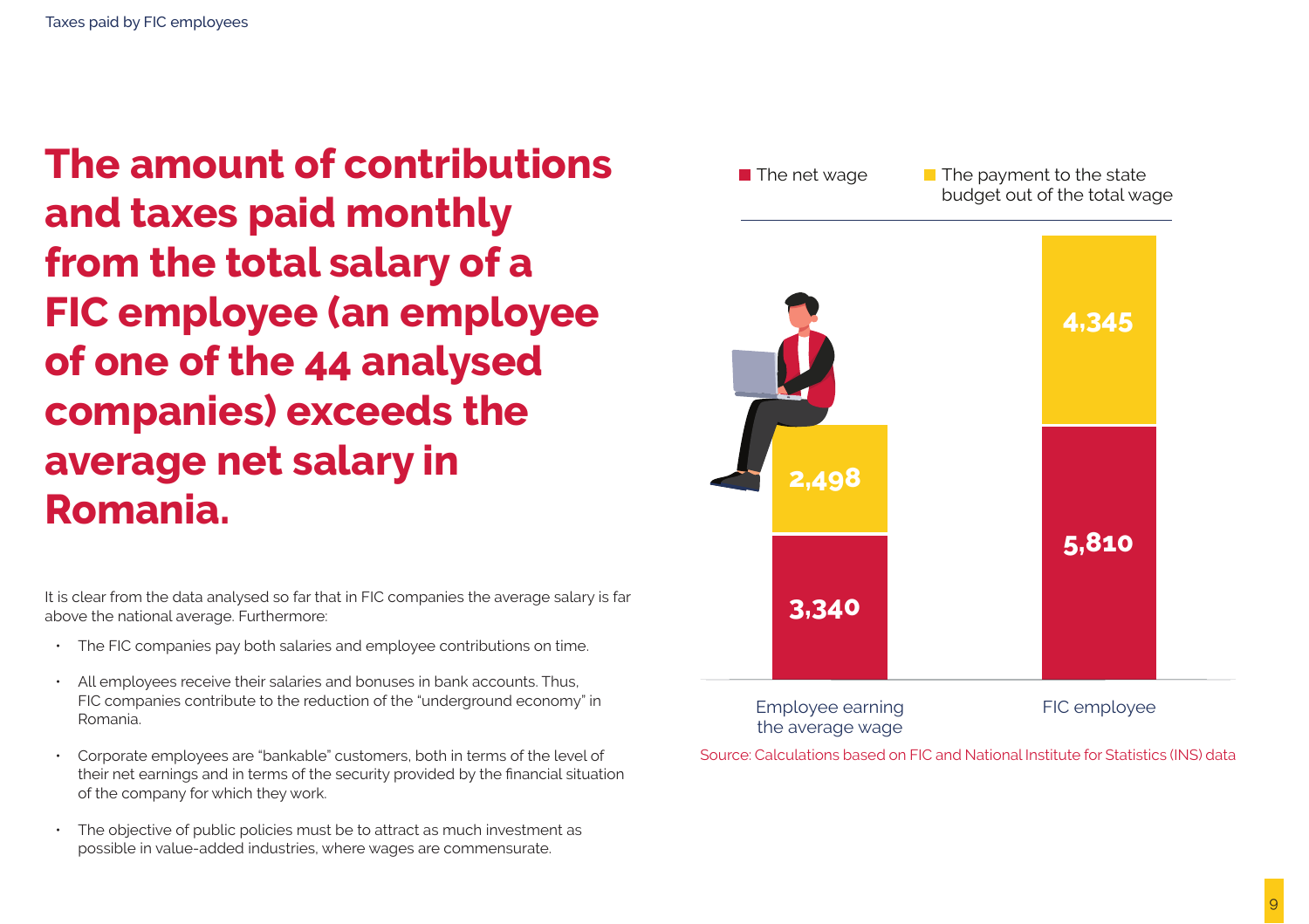**The commercial profitability<sup>5</sup> of FIC companies was higher than the average commercial profitability achieved by the total number of companies in Romania in 2019.**

The net profit made by each FIC employee in 2019 was RON 105,000, but at the same time the annual cost of the total salary of a FIC company employee, based on an average net monthly salary of RON 5,810, was RON 122,000.

If we look at the global figures of the 44 FIC companies analyzed, we can see that there is no imbalance between profits and salaries. In 2019, these companies made profits of RON 11.8 billion and paid employees RON 11.1 billion.





Net profit/employee

Annual total cost of paying the average wage per employee

Source: Calculations based on FIC data

#### **Total net profit made by FIC corporations and total cost of payment of salaries, 2019**



#### **Net result/turnover**



5 Commercial profitability was calculated as the ratio between net results and turnover of the FIC's non-financial companies.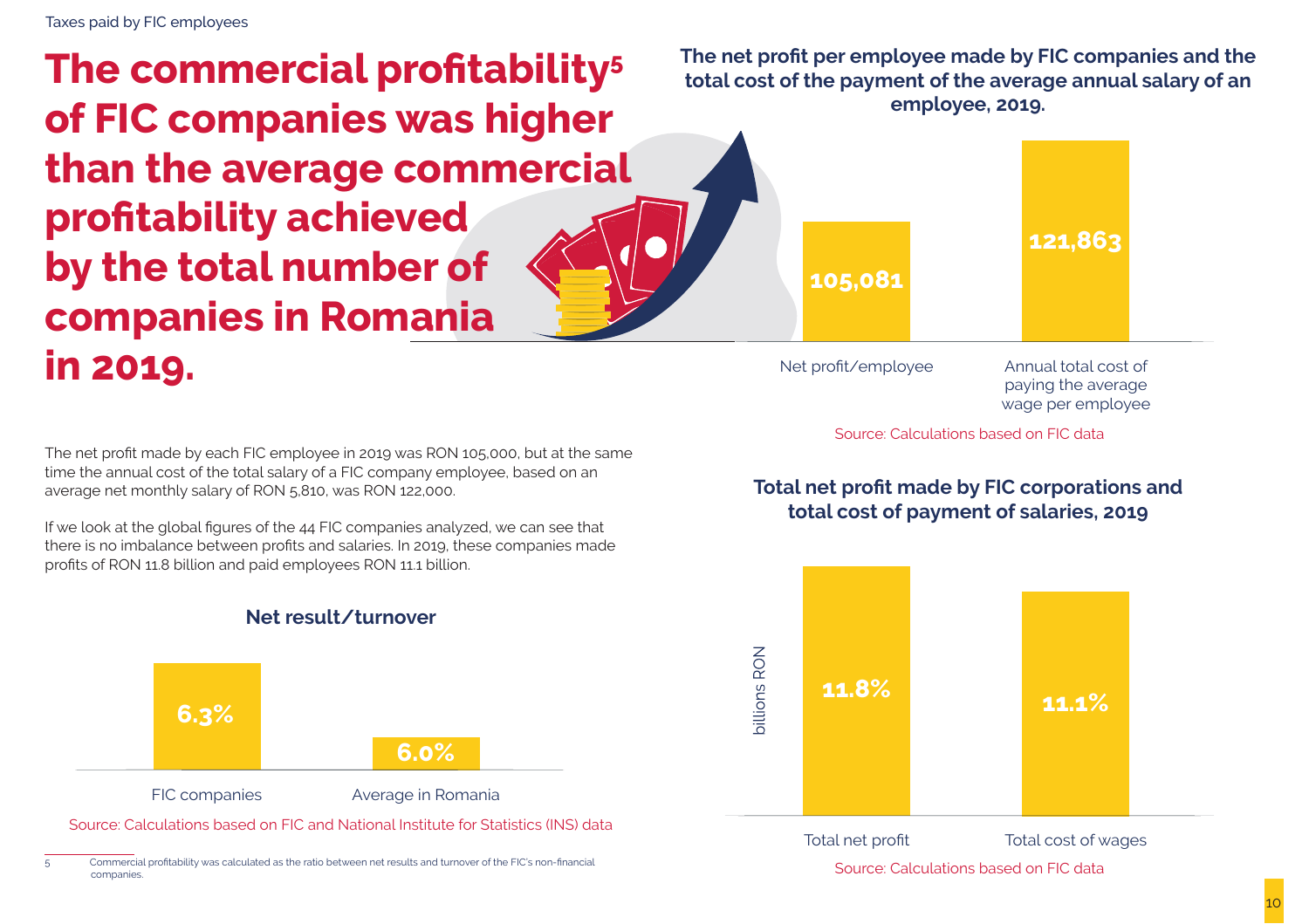# **Taxes paid by FIC companies**

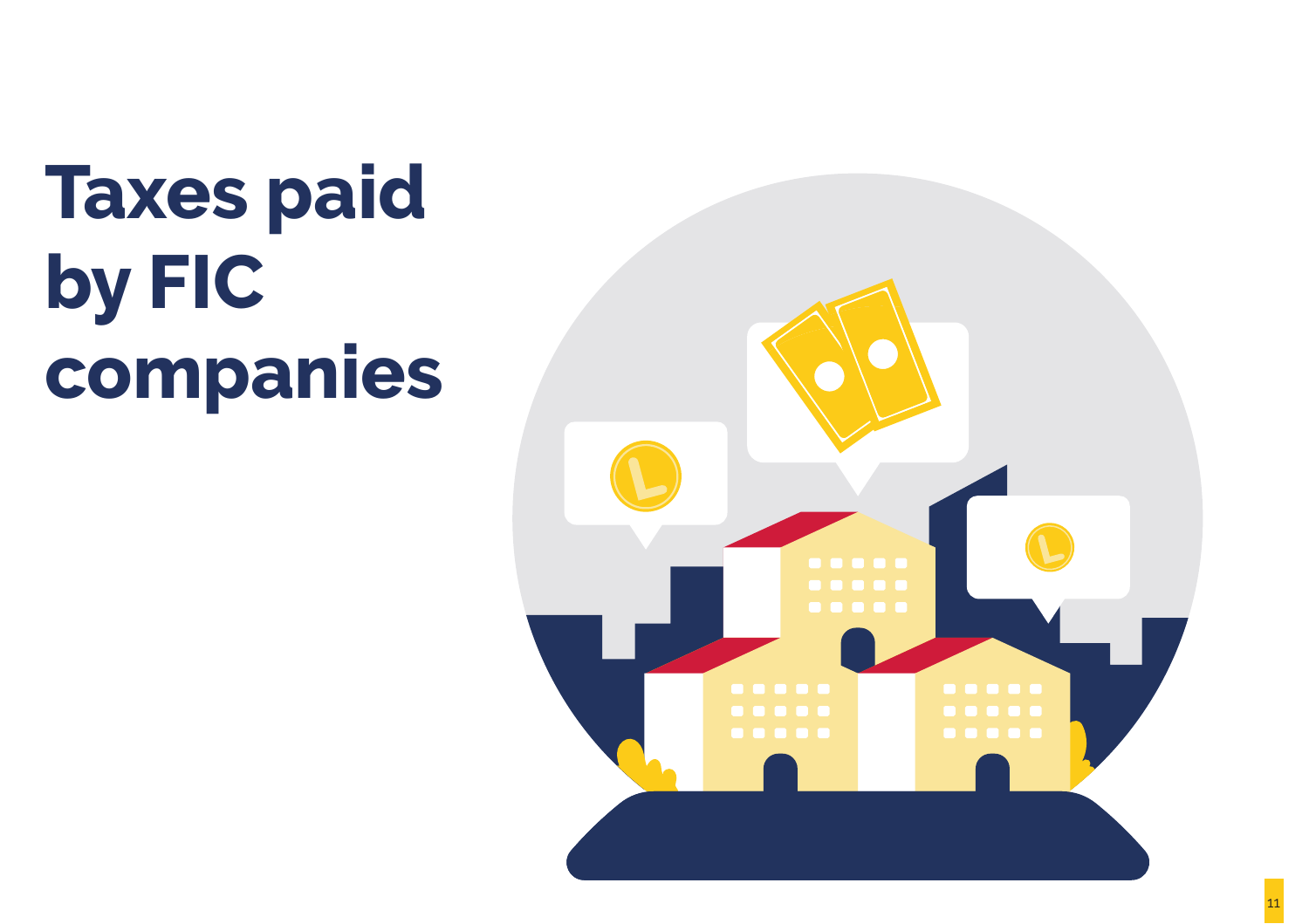**The 44 FIC member corporations transferred to the Romanian budget VAT and excise duties with a value of approximately RON 30 billion, representing 30% of the total VAT and excise duties collected by the state (RON 97 billion).**

The state relies heavily on the efficient and transparent systems of companies that collect excise duties and VAT, and the FIC companies do so without fraud and without late payments. The state can be sure at any time that these companies will collect excise duties and VAT and transfer them immediately. Public spending in Romania depends to a large extent on the efficient functioning of this mechanism.

### **VAT and excise duties transferred to the state budget, 2019 (%)**